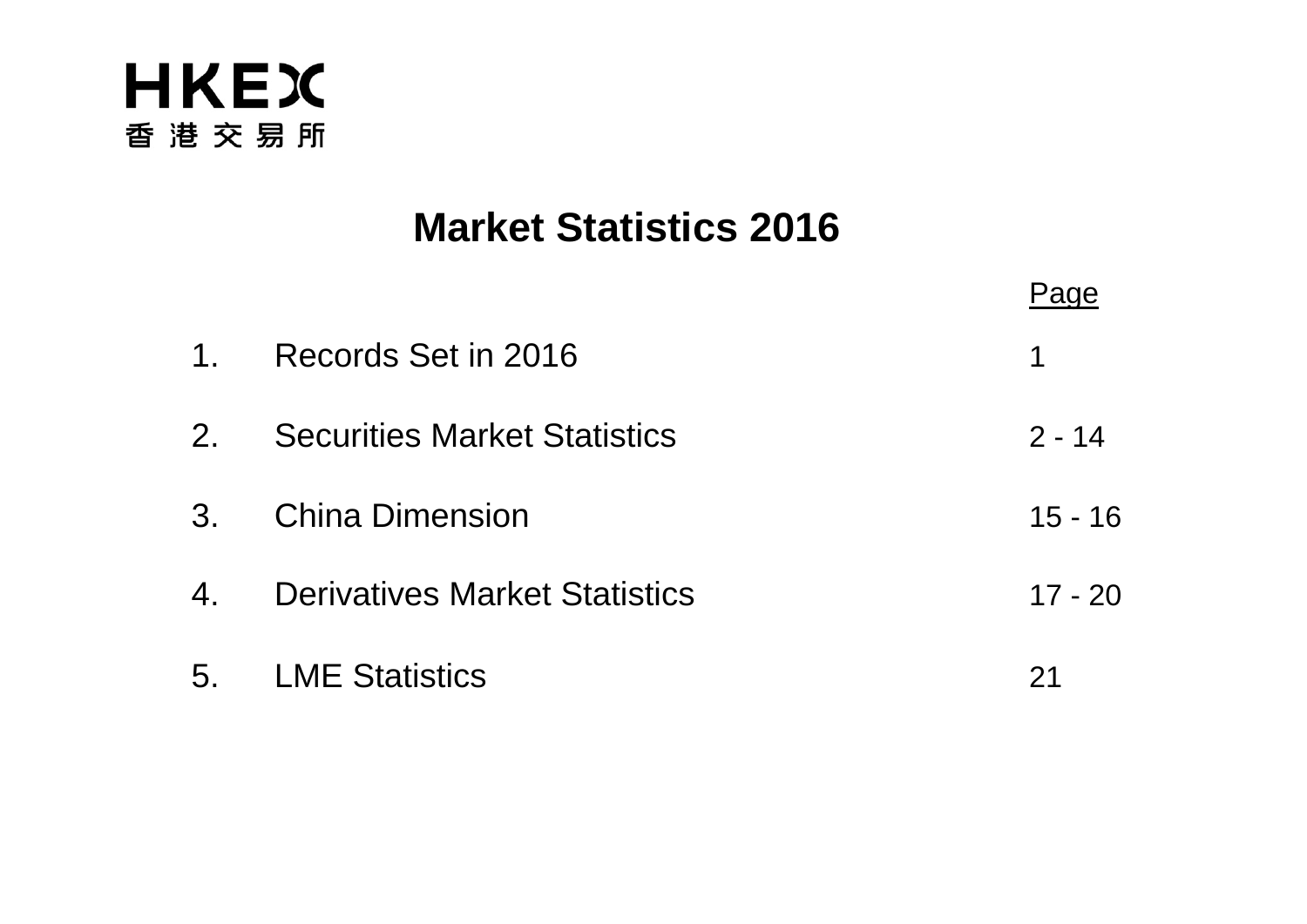#### **RECORDS SET IN 2016**

**Securities Market**

| (HK\$)                                        | As at 15 Dec 2016                | Pre-2016 Record                |               |
|-----------------------------------------------|----------------------------------|--------------------------------|---------------|
| <b>Debt securities turnover</b>               | \$20.9 bil                       | $$9.4$ bil                     | (Year 2015)   |
| <b>Real Estate Investment Trust turnover</b>  | \$87.9 bil                       | \$82.4 bil                     | (Year 2013)   |
| <b>Derivatives Market</b>                     |                                  |                                |               |
| <b>Trading Turnover</b>                       | As at 15 Dec 2016<br>(Contracts) | Pre-2016 Record<br>(Contracts) |               |
| <b>Total Futures</b>                          | 80,950,484                       | 73,462,212                     | (Year 2015)   |
| <b>Hang Seng Index Futures</b>                | 31,232,595                       | 23,085,833                     | (Year 2011)   |
| <b>Mini Hang Seng Index Futures</b>           | 12,108,320                       | 10,294,537                     | (Year 2011)   |
| <b>HSCEI Dividend Point Index Futures</b>     | 583,609                          | 240,572                        | (Year 2014)   |
| <b>RMB Currency Futures - USD/CNH Futures</b> | 495,925                          | 262,433                        | (Year 2015)   |
| <b>Mini Hang Seng Index Options</b>           | 1,362,955                        | 1,230,997                      | (Year 2012)   |
| <b>H-shares Index Options</b>                 | 18,663,764                       | 15,304,245                     | (Year 2015)   |
| <b>After-Hours Trading Session</b>            | 8,959,961                        | 5,255,464                      | (Year 2015)   |
| Open Interest                                 |                                  |                                |               |
| <b>HSCEI Dividend Point Index Futures</b>     | 184,626 (13 Dec 2016)            | 101,430                        | (30 Dec 2015) |
| <b>RMB Currency Futures - USD/CNH Futures</b> | 44,033 (13 Dec 2016)             | 23,887                         | (14 Feb 2014) |
| <b>H-shares Index Options</b>                 | 3,111,821 (15 Dec 2016)          | 2,618,350                      | (25 Sep 2015) |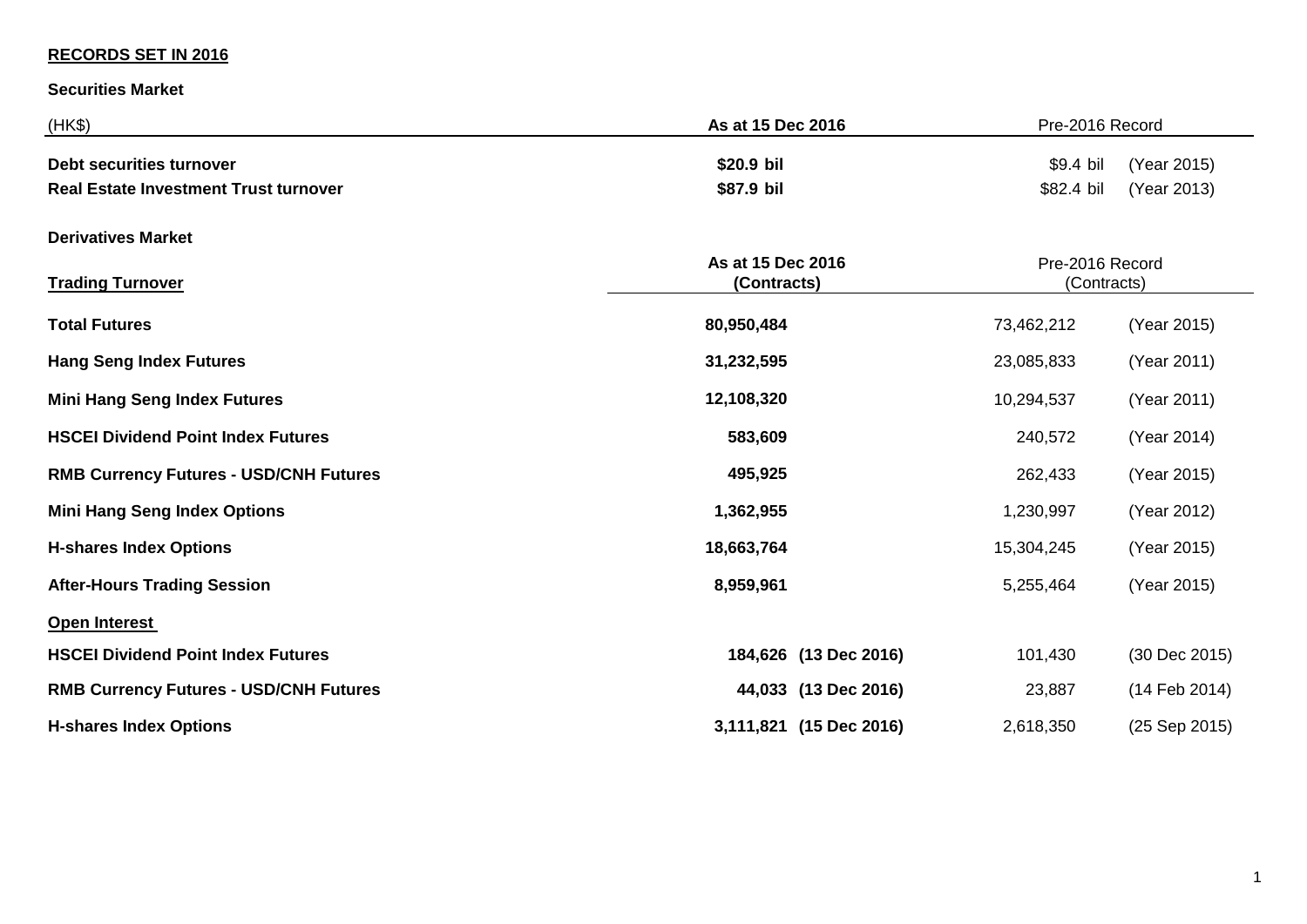# **SECURITIES MARKET (Main Board and GEM)**

#### **Market Performance**

|                                                 | As at             |                  |          |
|-------------------------------------------------|-------------------|------------------|----------|
|                                                 | Up to 15 Dec 2016 | 2015 year end    | % Change |
| Market capitalisation (HK\$bil) $\hat{y}$       | 24,713.2          | 24,683.7         | 0.12     |
| Number of listed companies *                    | 1,968             | 1,866            | 5.47     |
| Number of newly listed companies for the year * | $121**$           | 138 <sub>0</sub> | $-12.32$ |
| Total equity funds raised (HK\$mil)             | 462,381.8         | 1,115,642.7      | $-58.55$ |
| - IPO funds raised                              | 193,580.4         | 263,089.2        | $-26.42$ |
| - Post IPO funds raised                         | 268,801.4         | 852,553.5        | $-68.47$ |
| Average daily turnover (HK\$mil)                | 67,396            | 105,630          | $-36.20$ |

 $\overleftrightarrow{a}$  The figures represent the total market capitalisation of all equity securities and exclude other listed securities such as REITs and bonds.

- \* Excludes listed securities other than equities such as REITs and bonds
- \*\* Includes 6 companies which moved their listings from GEM to the Main Board
- ^ Includes 14 companies which moved their listings from GEM to the Main Board

Funds raised in 2016 are provisional figures

Percentage changes are calculated based on rounded figures

Individual figures for Main Board and GEM are on page 3 and page 4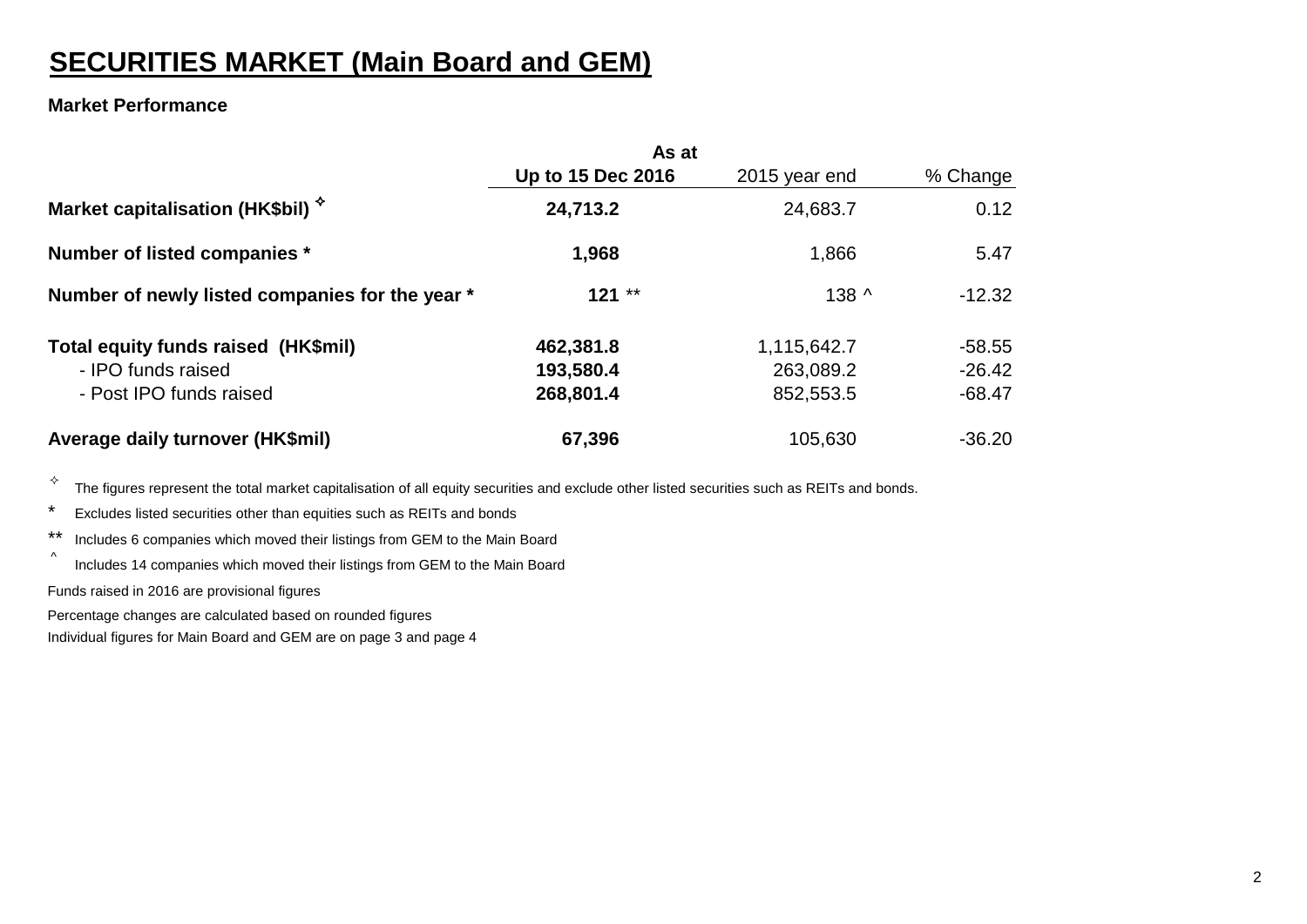# **SECURITIES MARKET**

#### **Market Performance**

|                                                      | <b>Main Board</b> |                 |          | <b>GEM</b>                    |                |          |
|------------------------------------------------------|-------------------|-----------------|----------|-------------------------------|----------------|----------|
|                                                      |                   | As at           |          |                               | As at          |          |
|                                                      | Up to 15 Dec 2016 | 2015 year end   | % Change | Up to 15 Dec 2016             | 2015 year end  | % Change |
| Market capitalisation (HK\$bil) $\hat{y}$            | 24,420.7          | 24,425.6        | $-0.02$  | 292.5                         | 258.2          | 13.28    |
| Number of listed companies *                         | 1,711             | 1,644           | 4.08     | 257                           | 222            | 15.77    |
| Number of newly listed companies for the year *      | $***$<br>79       | 104 $^{\wedge}$ | $-24.04$ | 42                            | 34             | 23.53    |
| <b>Number of delistings</b>                          | 12                | 8               | 50.00    | $\overline{7}$ $\overline{1}$ | $16^{\Lambda}$ | $-56.25$ |
| <b>Number of listed securities</b>                   | 8,483             | 8,792           | $-3.51$  | 258                           | 223            | 15.70    |
| - Equities                                           | 1,722             | 1,653           | 4.17     | 257                           | 222            | 15.77    |
| - Warrants                                           |                   |                 |          |                               |                |          |
| <b>Equity warrants</b>                               | 8                 | 12              | $-33.33$ | 1                             |                | 0.00     |
| • Derivative warrants                                | 3,750             | 4,590           | $-18.30$ | <b>NA</b>                     | <b>NA</b>      |          |
| - Callable Bull / Bear Contracts                     | 1,955             | 1,630           | 19.94    | <b>NA</b>                     | <b>NA</b>      |          |
| - Debt securities                                    | 882               | 762             | 15.75    | <b>NA</b>                     | <b>NA</b>      |          |
| - Unit trusts and mutual funds                       |                   |                 |          |                               |                |          |
| • Exchange Traded Funds (ETFs) <sup>+</sup>          | 142               | 133             | 6.77     | <b>NA</b>                     | <b>NA</b>      |          |
| - Leveraged and Inverse Products (L&I) <sup>++</sup> | 12                |                 |          | <b>NA</b>                     | <b>NA</b>      |          |
| - REITs                                              | 11                | 11              | 0.00     | <b>NA</b>                     | <b>NA</b>      |          |
| - Others                                             | 1                 |                 | 0.00     | <b>NA</b>                     | <b>NA</b>      |          |
|                                                      |                   |                 |          |                               |                |          |

The figures represent the total market capitalisation of all equity securities and exclude other listed securities such as REITs and bonds

- \* Excludes listed securities other than equities such as REITs and bonds
- \*\* Includes 6 companies which moved their listings from GEM to the Main Board
- ^ Includes 14 companies which moved their listings from GEM to the Main Board
- + Excludes two iShares of ETF under pilot programmes
- ++ Trading commenced on 13 June 2016

Percentage changes are calculated based on rounded figures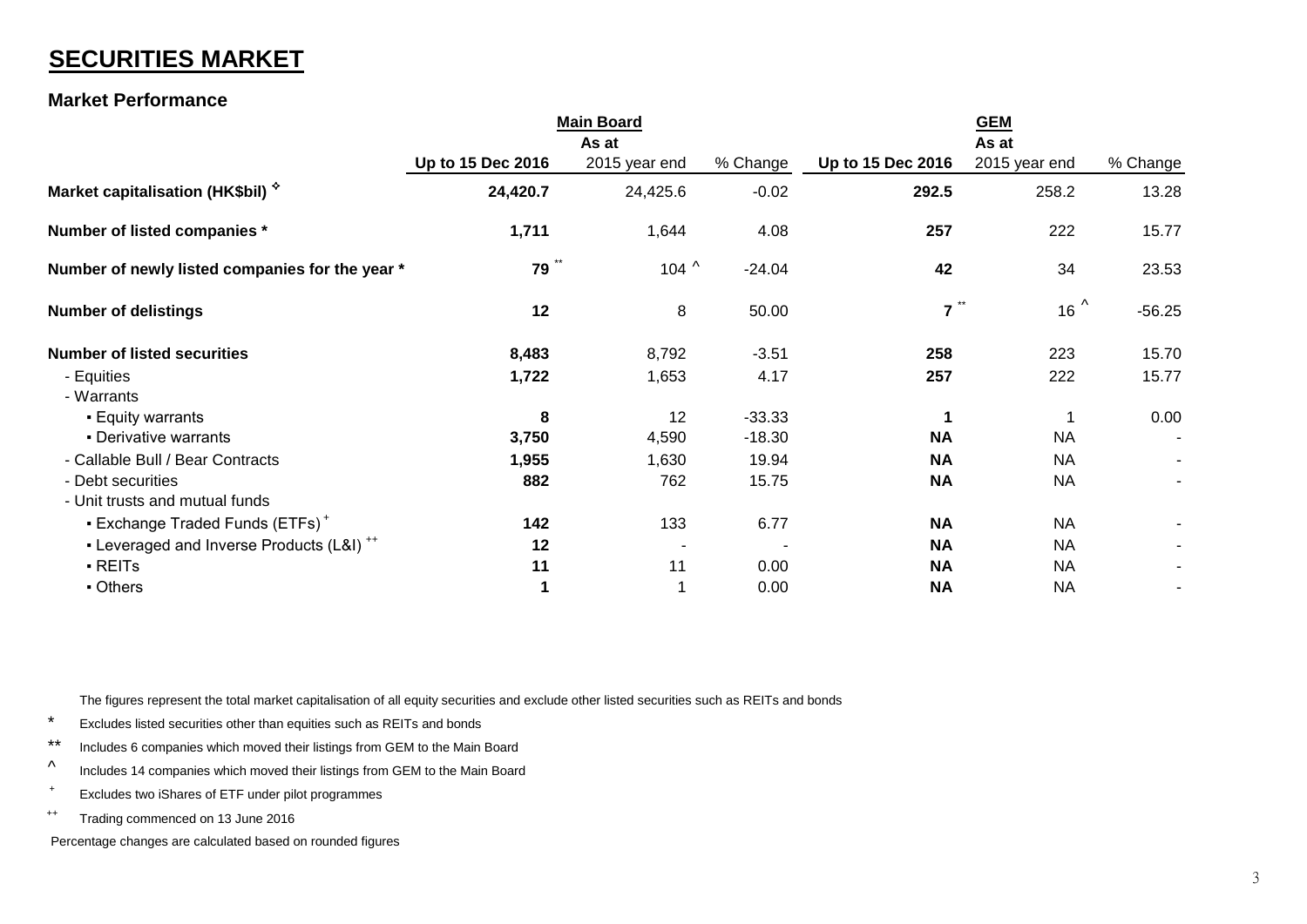#### **Market Performance (continued)**

|                                                         | <b>Main Board</b> |               |          | <b>GEM</b>        |               |          |
|---------------------------------------------------------|-------------------|---------------|----------|-------------------|---------------|----------|
|                                                         | Up to 15 Dec 2016 | 2015 year end | % Change | Up to 15 Dec 2016 | 2015 year end | % Change |
| Total funds raised (HK\$mil)                            | 1,648,321.6       | 2,510,205.2   | $-34.34$ | 18,235.1          | 22,091.3      | $-17.46$ |
| Total equity funds raised (HK\$mil)                     | 444,146.6         | 1,093,551.5   | $-59.38$ | 18,235.1          | 22,091.3      | $-17.46$ |
| - IPO funds raised                                      | 189,187.1         | 260,348.4     | $-27.33$ | 4,393.3           | 2,740.8       | 60.29    |
| - Post IPO funds raised                                 | 254,959.5         | 833,203.1     | $-69.40$ | 13,841.8          | 19,350.4      | $-28.47$ |
| Funds raised by other newly listed securities (HK\$mil) |                   |               |          |                   |               |          |
| - Warrants                                              |                   |               |          |                   |               |          |
| <b>Equity warrants</b>                                  | 0                 | $\Omega$      |          | $\bf{0}$          | $\Omega$      |          |
| • Derivative warrants                                   | 100,761           | 182,370       | $-44.75$ | <b>NA</b>         | <b>NA</b>     |          |
| - Callable Bull / Bear Contracts                        | 350,332           | 483,527       | $-27.55$ | <b>NA</b>         | <b>NA</b>     |          |
| - Debt securities                                       | 753,082           | 750,757       | 0.31     | <b>NA</b>         | <b>NA</b>     |          |
| - Unit trusts and mutual funds                          |                   |               |          |                   |               |          |
| • Exchange Traded Funds (ETFs)                          | $NA^{\wedge}$     | $NA^{\wedge}$ |          | <b>NA</b>         | <b>NA</b>     |          |
| · REITs                                                 | $\mathbf 0$       | 0             |          | <b>NA</b>         | <b>NA</b>     |          |
| Total turnover (HK\$mil)                                | 15,792,771        | 25,835,958    | $-38.87$ | 112,744           | 254,663.3     | $-55.73$ |
| - Equities                                              | 10,704,524        | 17,227,618    | $-37.86$ | 112,701           | 254,618       | $-55.74$ |
| - Warrants                                              |                   |               |          |                   |               |          |
| <b>Equity warrants</b>                                  | 305               | 3,936         | $-92.25$ | 42.7              | 45.7          | $-6.56$  |
| • Derivative warrants                                   | 2,654,641         | 4,504,079     | $-41.06$ | <b>NA</b>         | <b>NA</b>     |          |
| - Callable Bull / Bear Contracts                        | 1,339,404         | 1,836,854     | $-27.08$ | <b>NA</b>         | <b>NA</b>     |          |
| - Debt securities                                       | 20,944            | 9,381         | 123.26   | <b>NA</b>         | <b>NA</b>     |          |
| - Unit trusts and mutual funds                          |                   |               |          |                   |               |          |
| • Exchange Traded Funds (ETFs)                          | 984,497           | 2,170,959     | $-54.65$ | <b>NA</b>         | <b>NA</b>     |          |
| • Leveraged and Inverse Products (L&I) *                | 484               |               |          | <b>NA</b>         | <b>NA</b>     |          |
| $\blacksquare$ REITs                                    | 87,865            | 82,028        | 7.12     | <b>NA</b>         | <b>NA</b>     |          |
| • Others                                                | 107               | 1,104         | $-90.31$ | <b>NA</b>         | <b>NA</b>     |          |
| Average daily turnover (HK\$mil)                        | 66,919            | 104,599       | $-36.02$ | 478               | 1,031         | $-53.64$ |
| Number of trading days                                  | 236               | 247           |          | 236               | 247           |          |

 $\hat{ }$  Figure is not available as the ETFs were not issued through IPOs

\* Trading commenced on 13 June 2016

Funds raised in 2016 are provisional figures

Includes non-HKD securities. Fundraising and turnover figures have been converted into HKD

Percentage changes are calculated based on rounded figures. Numbers may not add up to the totals due to rounding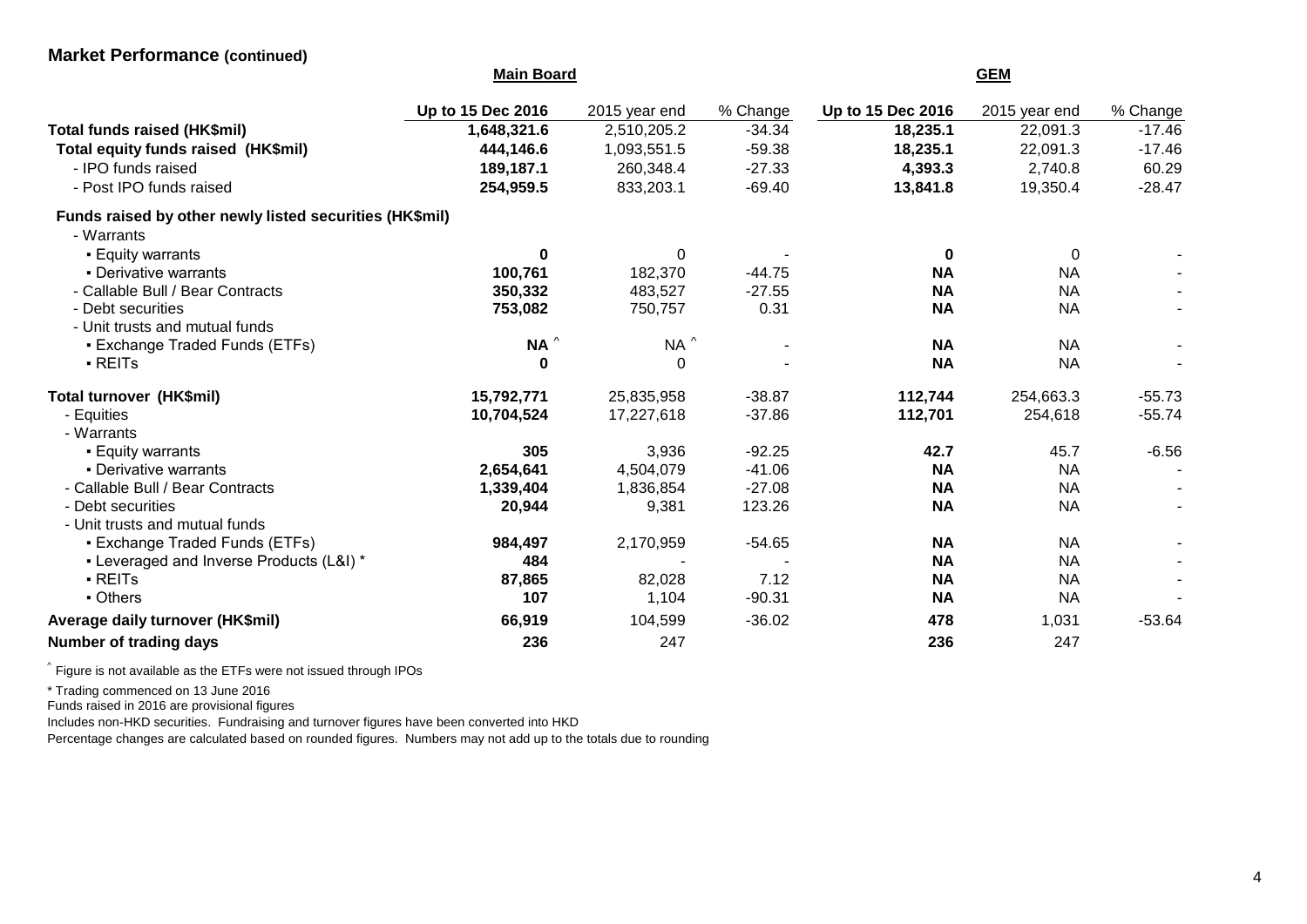### **Stock Connect Statistics**

**Shanghai-Hong Kong Stock Connect (1 Jan - 15 Dec 2016)**

|                                          | <b>Northbound Trading</b>                          | <b>Southbound Trading</b>                         |
|------------------------------------------|----------------------------------------------------|---------------------------------------------------|
| Highest trade value (Buy + Sell)         | RMB 7.4 bil (18 Mar 2016)                          | HK\$ 12.0 bil (9 Sep 2016)                        |
| Average daily trade value (Buy + Sell)   | RMB 3,211 mil                                      | HK\$ 3,573 mil                                    |
| Total trade value (Buy + Sell)           | RMB 719 bil                                        | <b>HK\$783 bil</b>                                |
| Average daily no. of trades (Buy + Sell) | 135,714                                            | 59,341                                            |
| <b>Highest daily quota usage</b>         | RMB 5.0 bil (39% usage) was used on<br>16 Aug 2016 | RMB 6.1 bil (39% usage) was used on<br>9 Sep 2016 |
| No. of trading days                      | 224 days                                           | 219 days                                          |

**Shenzhen-Hong Kong Stock Connect (5 Dec - 15 Dec 2016)**

|                                          | <b>Northbound Trading</b>                         | <b>Southbound Trading</b>                        |
|------------------------------------------|---------------------------------------------------|--------------------------------------------------|
| Highest trade value (Buy + Sell)         | RMB 3.6 bil (9 Dec 2016)                          | HK\$ 923 mil (5 Dec 2016)                        |
| Average daily trade value (Buy + Sell)   | RMB 2,101 mil                                     | HK\$ 565 mil                                     |
| Total trade value (Buy + Sell)           | RMB 19 bil                                        | HK\$ 5.1 bil                                     |
| Average daily no. of trades (Buy + Sell) | 88,511                                            | 18,777                                           |
| <b>Highest daily quota usage</b>         | RMB 2.7 bil (21% usage) was used on<br>5 Dec 2016 | RMB 850 mil (8% usage) was used on<br>5 Dec 2016 |
| No. of trading days                      | 9 days                                            | 9 days                                           |

5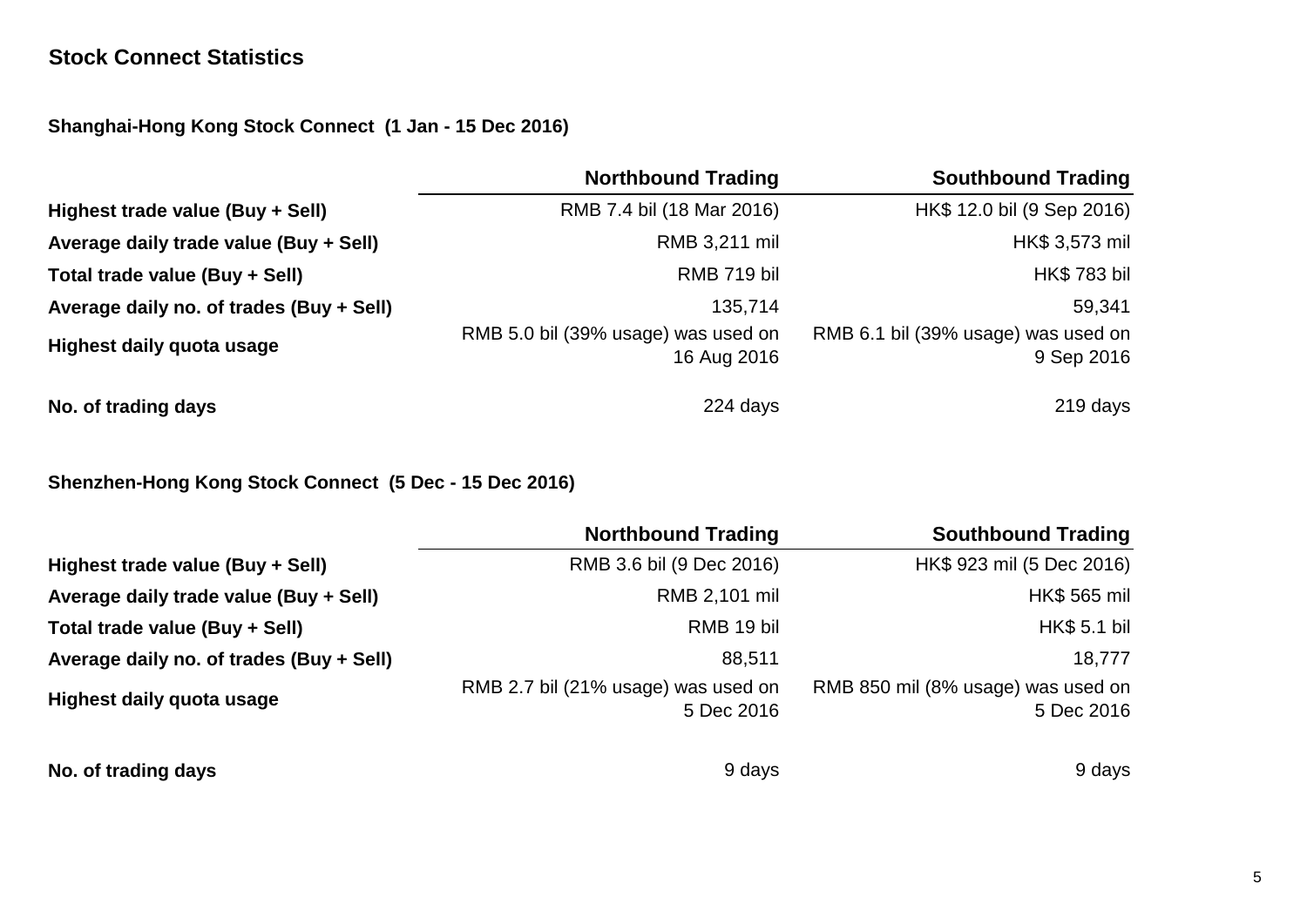# **Closing Indices**

|                                                           | As at       |             |          |
|-----------------------------------------------------------|-------------|-------------|----------|
|                                                           | 15 Dec 2016 | 31 Dec 2015 | % Change |
|                                                           |             |             |          |
| Hang Seng Index                                           | 22059.40    | 21914.40    | 0.66     |
| Hang Seng China Enterprises Index (H Shares)              | 9479.16     | 9661.03     | $-1.88$  |
| Hang Seng China-Affiliated Corporations Index (Red Chips) | 3621.92     | 4052.12     | $-10.62$ |
| S&P/HKEX LargeCap Index                                   | 27953.20    | 27007.12    | 3.50     |
| S&P/HKEX GEM Index                                        | 344.87      | 476.79      | $-27.67$ |
| CES China 120 Index                                       | 5061.45     | 5044.06     | 0.34     |
| CES China A80 Index                                       | 5980.53     | 6296.47     | $-5.02$  |
| <b>CES China HK Mainland Index</b>                        | 5473.25     | 5418.21     | 1.02     |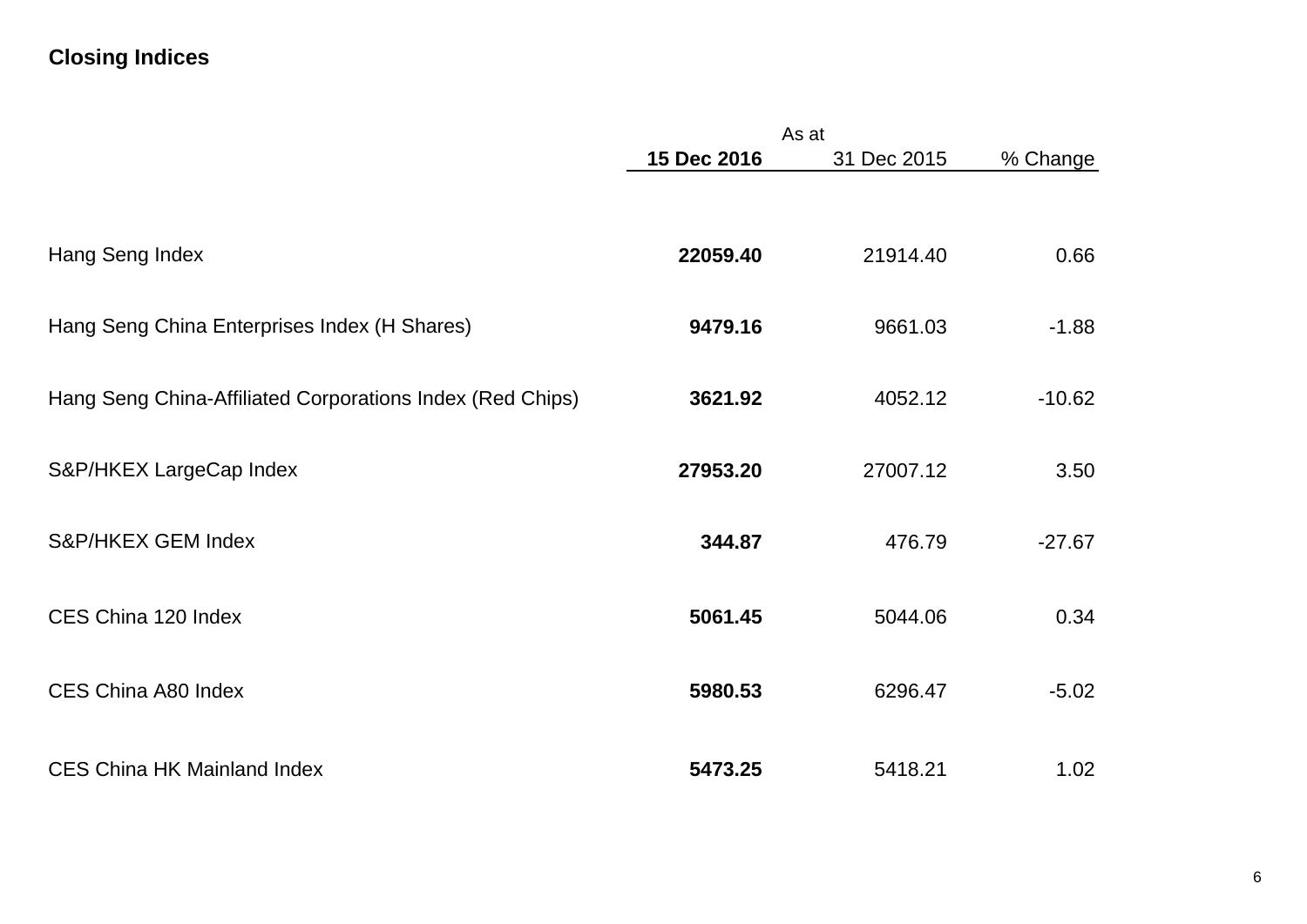# **IPO Equity Funds Raised (1 Jan - 15 Dec 2016)**

| Rank            | <b>Exchange</b>                          | <b>IPO Equity Funds Raised</b><br>(US\$ million) |
|-----------------|------------------------------------------|--------------------------------------------------|
|                 | <b>HKEX</b>                              | 24,817                                           |
| 2               | Shanghai Stock Exchange                  | 14,956                                           |
| 3               | NYSE (includes NYSE Arca + NYSE MKT LLC) | 14,068                                           |
| 4               | Japan Exchange Group Inc                 | 7,711                                            |
| 5               | <b>NASDAQ</b>                            | 7,572                                            |
| $6\phantom{1}6$ | LSE (excludes Borsa Italiana)            | 7,428                                            |
|                 | Shenzhen Stock Exchange                  | 6,894                                            |
| 8               | Copenhagen (NASDAQ OMX Nordic)           | 5,890                                            |
| 9               | <b>Deutsche Borse</b>                    | 5,787                                            |
| 10              | Korea Exchange                           | 5,400                                            |

Source : HKEX and Bloomberg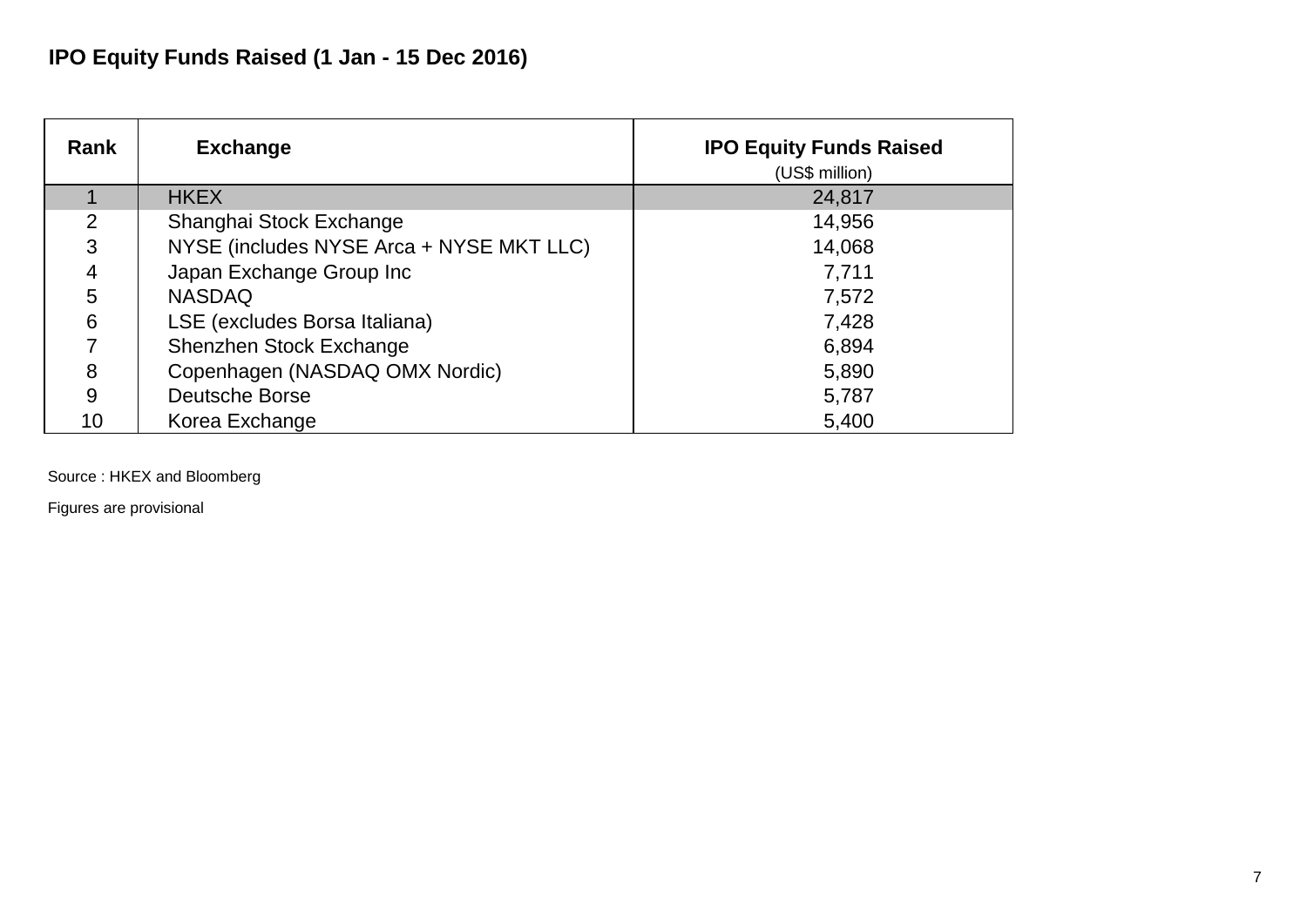| <b>Rank</b>    | <b>Exchange</b>                       | <b>Total Equity Funds Raised</b><br>(US\$ million) |
|----------------|---------------------------------------|----------------------------------------------------|
|                | Shenzhen Stock Exchange               | 144,739.5                                          |
| $\overline{2}$ | Euronext                              | 132,081.6                                          |
| 3              | Shanghai Stock Exchange               | 114,490.0                                          |
| 4              | <b>NYSE</b>                           | 106,380.0                                          |
| 5              | <b>HKEX</b>                           | 53,698.8                                           |
| 6              | <b>TMX Group</b>                      | 42,795.3                                           |
|                | <b>LSE Group</b>                      | 30,981.1                                           |
| 8              | <b>BME Spanish Exchanges</b>          | 28,071.7                                           |
| 9              | <b>Australian Securities Exchange</b> | 26,128.7                                           |
| 10             | Japan Exchange Group Inc              | 21,662.0                                           |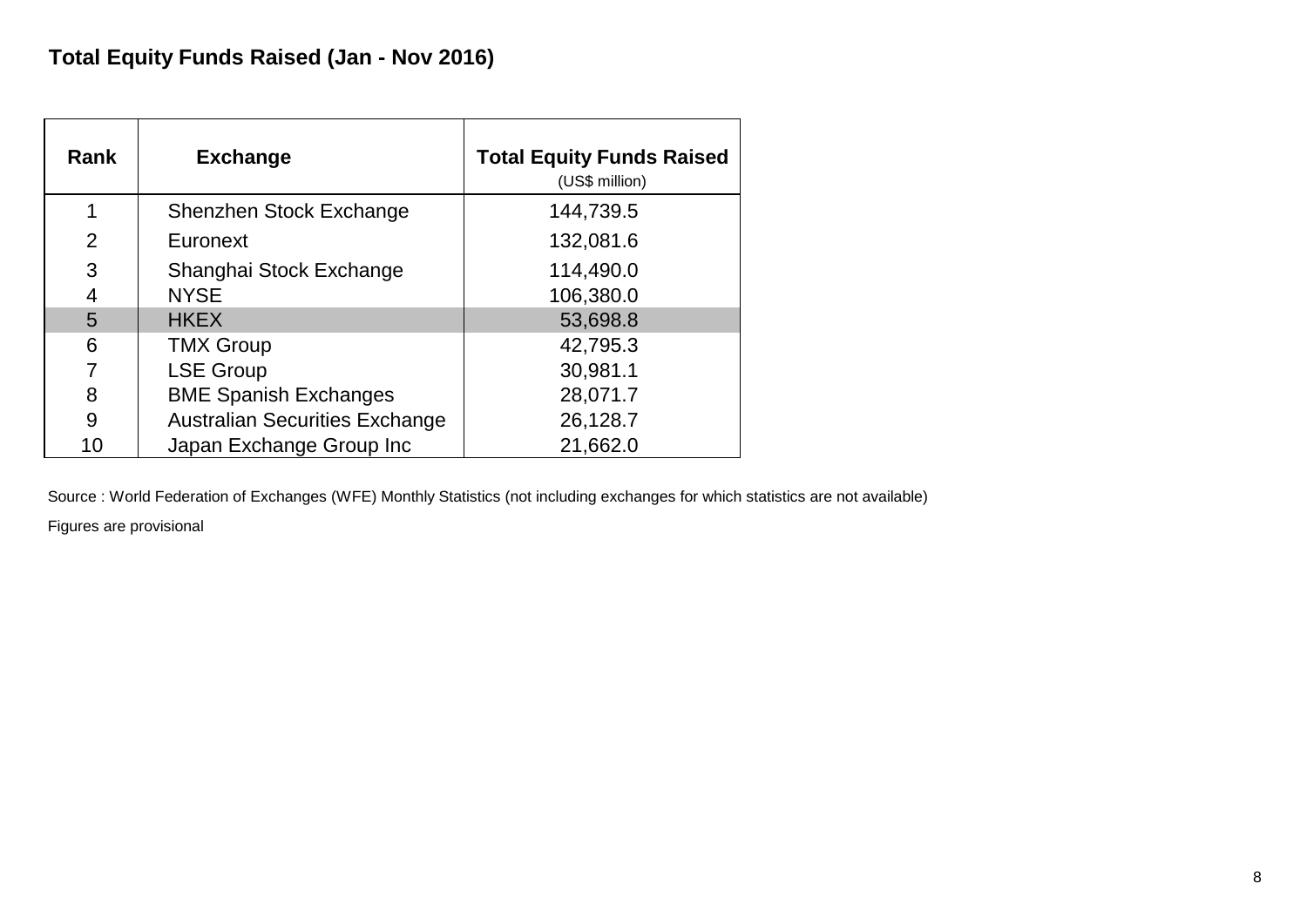# **Market Value of Shares of Domestic-listed Companies (Main and Parallel Markets)**

|                          |             | November 2016       |      | December 2015       |          |
|--------------------------|-------------|---------------------|------|---------------------|----------|
| <b>Exchange</b>          | <b>Rank</b> | <b>Market value</b> | Rank | <b>Market value</b> | % Change |
|                          |             | (US\$ million)      |      | (US\$ million)      |          |
| <b>NYSE</b>              |             | 18,992,349.9        |      | 17,786,787.4        | 6.8      |
| Nasdaq - US              | 2           | 7,686,225.3         | 2    | 7,280,752.2         | 5.6      |
| Japan Exchange Group Inc | 3           | 4,987,478.2         | 3    | 4,894,919.1         | 1.9      |
| Shanghai Stock Exchange  | 4           | 4,281,986.1         | 4    | 4,549,288.0         | $-5.9$   |
| Shenzhen Stock Exchange  | 5           | 3,412,904.5         | 6    | 3,638,731.3         | $-6.2$   |
| Euronext                 | 6           | 3,311,994.5         |      | 3,305,901.4         | 0.2      |
| <b>LSE Group</b>         |             | 3,294,827.5         | 5    | 3,878,774.2         | $-15.1$  |
| <b>HKEX</b>              | 8           | 3,291,144.8         | 8    | 3,184,874.2         | 3.3      |
| <b>TMX Group</b>         | 9           | 1,961,397.8         | 10   | 1,591,928.6         | 23.2     |
| Deutsche Boerse AG       | 10          | 1,616,278.1         | 9    | 1,715,800.5         | $-5.8$   |

Source : World Federation of Exchanges (WFE) Monthly Statistics (not including exchanges for which statistics are not available)

Market value excludes investment funds

TMX Group includes TSX Venture market cap

Percentage changes are calculated based on rounded figures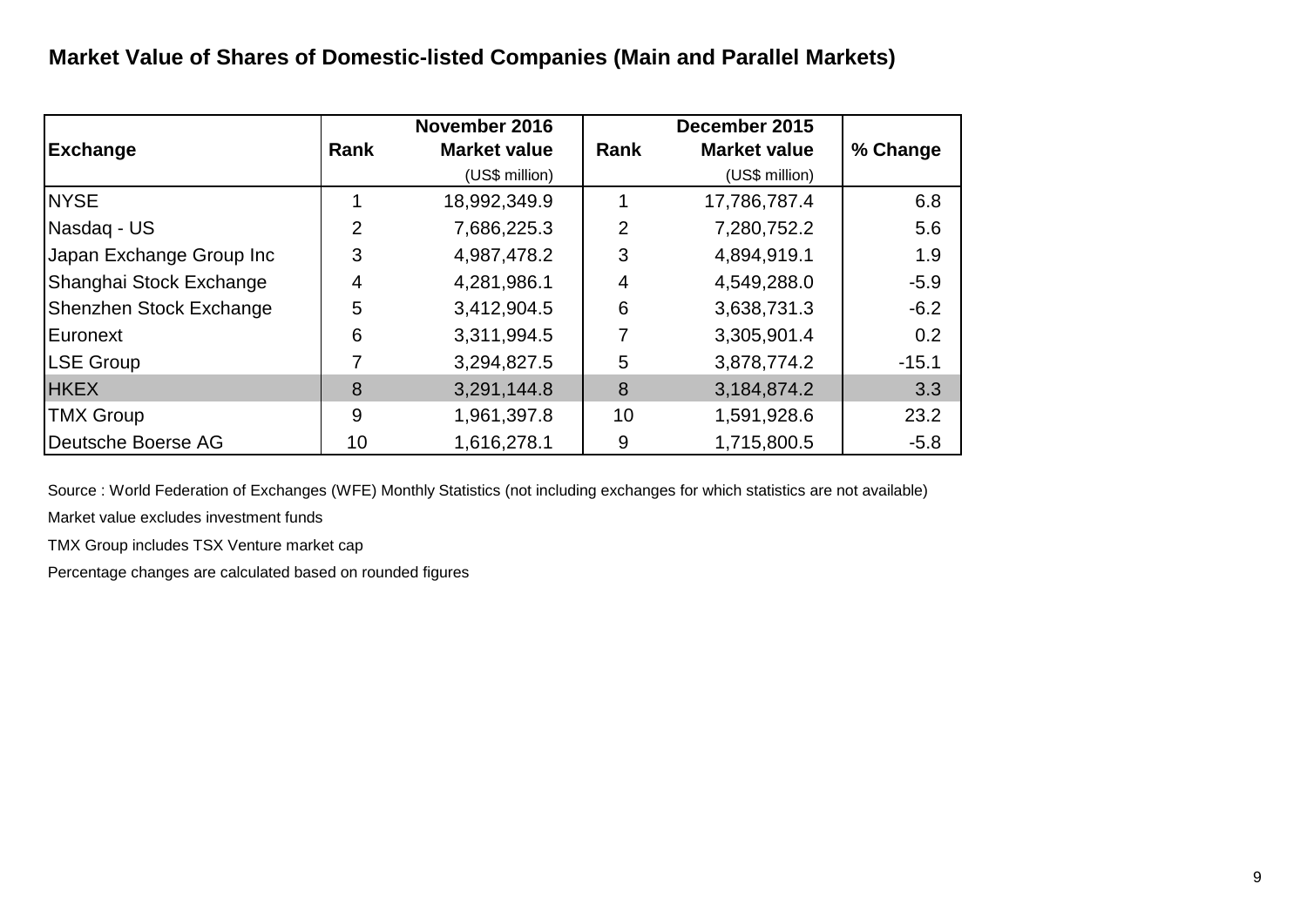| Rank           | <b>Exchange</b>            | <b>Value of Share Trading</b><br>(US\$ million) |
|----------------|----------------------------|-------------------------------------------------|
|                | Nasdag - US                | 29,264,086.9                                    |
| $\overline{2}$ | <b>NYSE</b>                | 18,229,585.5                                    |
| 3              | <b>BATS Global Markets</b> | 12,650,359.9                                    |
| 4              | Shenzhen Stock Exchange    | 10,896,673.7                                    |
| 5              | <b>BATS Chi-x Europe</b>   | 7,156,263.6                                     |
| 6              | Shanghai Stock Exchange    | 6,887,211.8                                     |
| 7              | Japan Exchange Group Inc   | 5,776,493.2                                     |
| 8              | <b>LSE Group</b>           | 3,103,626.9                                     |
| 9              | Euronext                   | 2,552,256.1                                     |
| 10             | Korea Exchange             | 1,572,369.6                                     |
| 11             | <b>HKEX</b>                | 1,318,492.9                                     |

Figures are the sum of the values of electronic order book (EOB) trades, negotiated deals and reported trades as reported separately in WFE statistics They are not entirely comparable across exchanges because of different reporting rules and calculation methods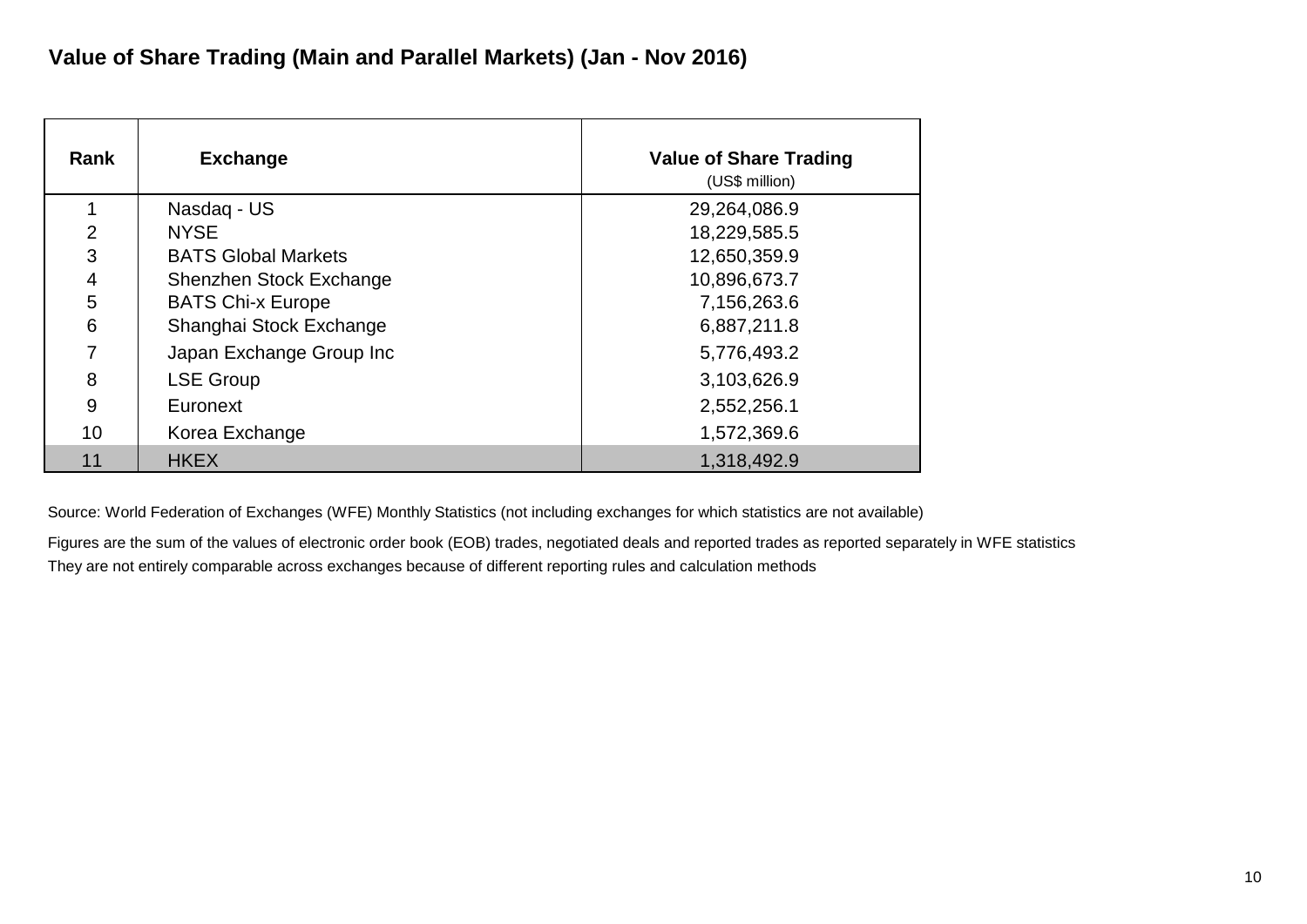| Rank           | <b>Exchange</b>                | <b>Turnover</b><br>(US\$ million) |
|----------------|--------------------------------|-----------------------------------|
|                | <b>HKEX</b>                    | 494,878.3                         |
| $\overline{2}$ | Deutsche Boerse AG             | 37,772.0                          |
| 3              | <b>Tel-Aviv Stock Exchange</b> | 31,778.3                          |
| 4              | <b>LSE Group</b>               | 24,131.8                          |
| 5              | The Stock Exchange of Thailand | 17,416.2                          |
| 6              | Korea Exchange                 | 16,828.2                          |
| 7              | <b>SIX Swiss Exchange</b>      | 14,002.0                          |
| 8              | <b>Taiwan Stock Exchange</b>   | 12,312.8                          |
| 9              | Euronext                       | 9,722.8                           |
| 10             | Singapore Exchange             | 4,722.7                           |

Due to different reporting rules & calculation methods, turnover figures are not entirely comparable

Figures include the turnover of structured products such as derivative warrants, equity warrants, callable bull/bear contracts and equity linked instruments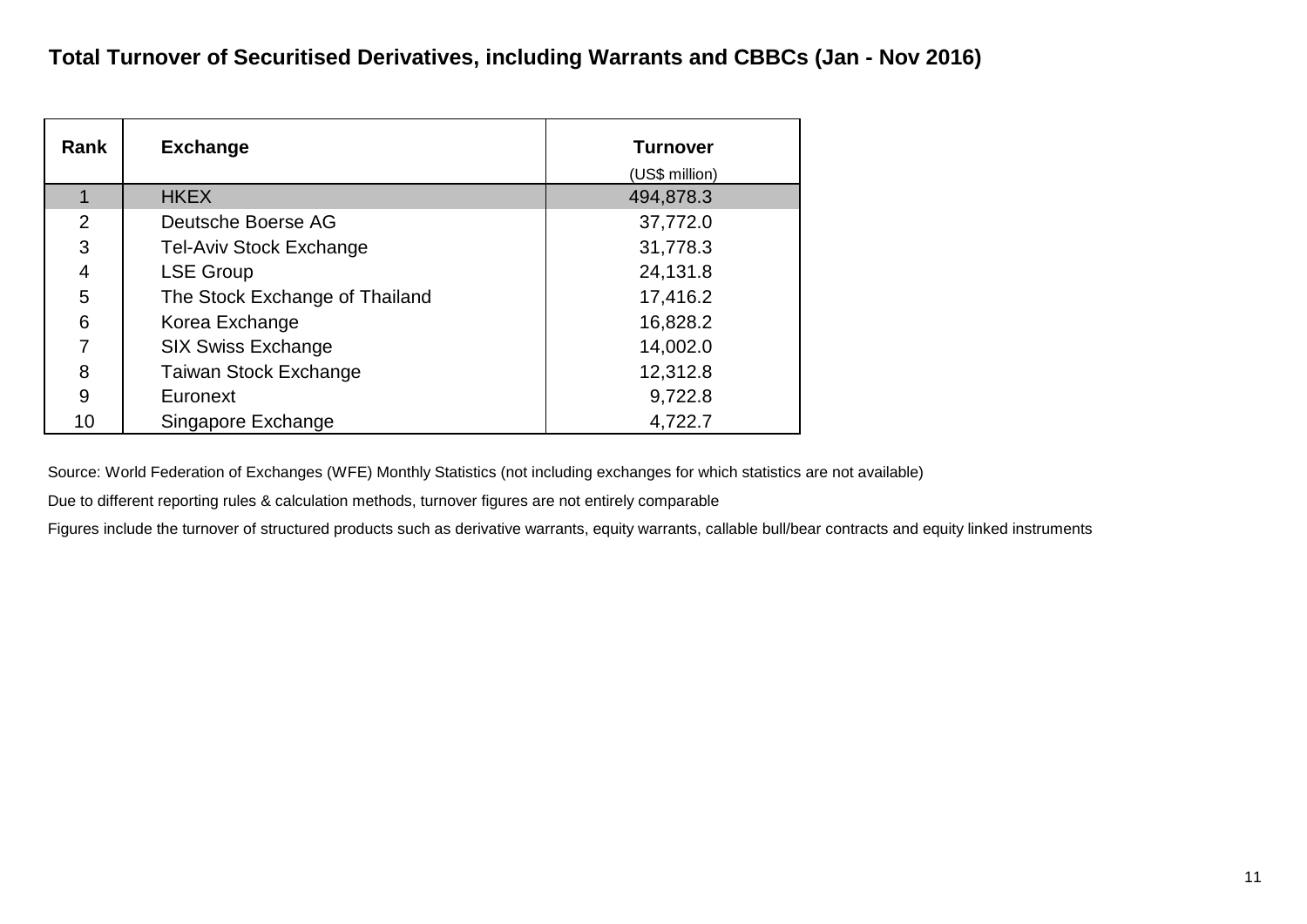| Rank           | <b>Exchange</b>          | <b>Turnover</b><br>(US\$ million) |
|----------------|--------------------------|-----------------------------------|
|                | Nasdag - US              | 7,583,321.2                       |
| $\overline{2}$ | <b>NYSE</b>              | 4,846,873.7                       |
| 3              | Japan Exchange Group Inc | 533,809.9                         |
| 4              | <b>LSE Group</b>         | 476,279.5                         |
| 5              | Deutsche Boerse AG       | 167,979.1                         |
| 6              | Korea Exchange           | 155,627.7                         |
|                | Euronext                 | 147,676.7                         |
| 8              | <b>HKEX</b>              | 121,247.5                         |
| 9              | Shenzhen Stock Exchange  | 99,057.5                          |
| 10             | Shanghai Stock Exchange  | 86,280.5                          |

Due to different reporting rules & calculation methods, turnover figures are not entirely comparable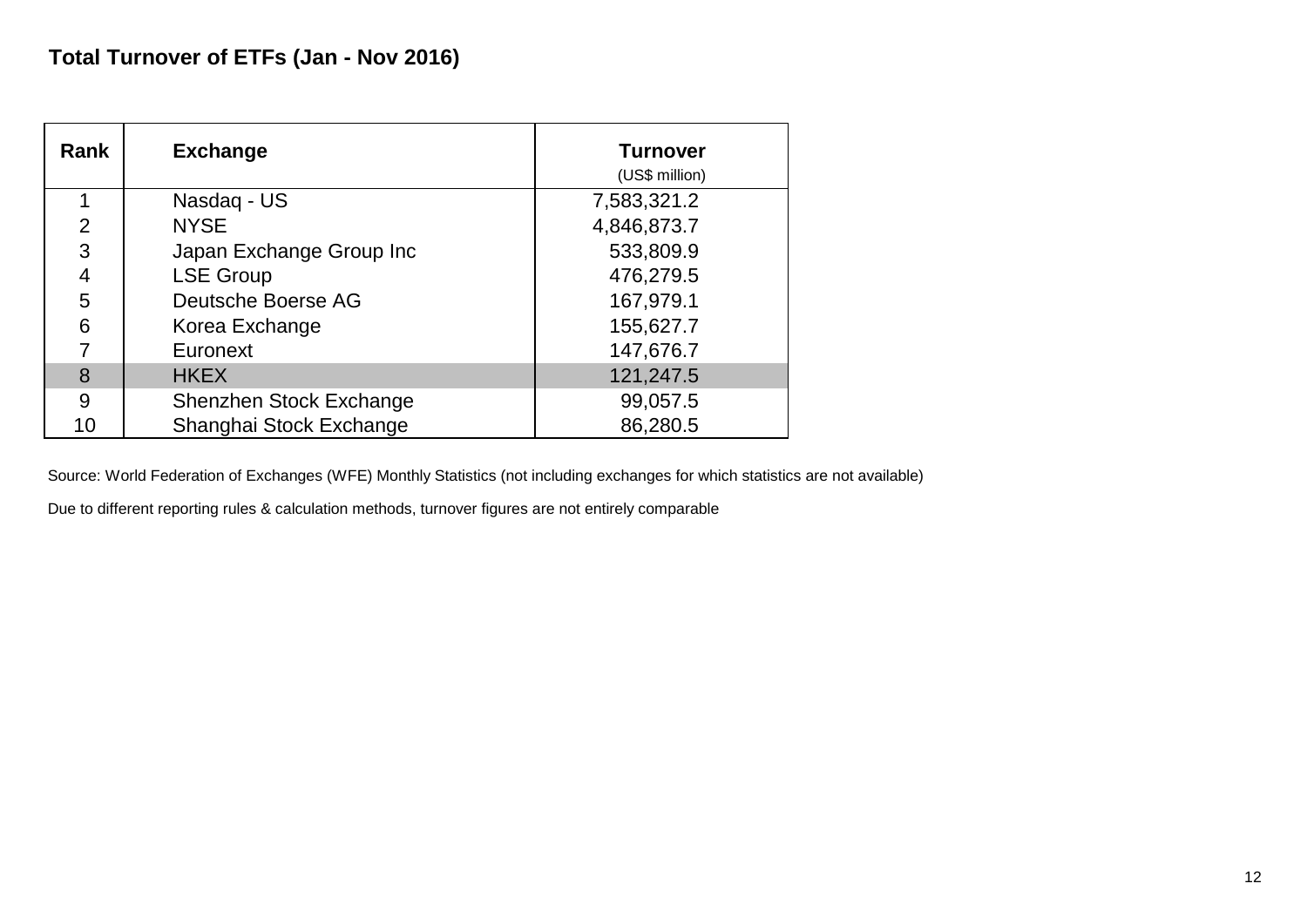| Rank           | <b>Company Name</b>                                               | <b>IPO Funds Raised</b><br>(HK\$ billion) |
|----------------|-------------------------------------------------------------------|-------------------------------------------|
| 1              | Postal Savings Bank of China Co Ltd - H Shares (1658)             | 59.15                                     |
| 2              | China Resources Pharmaceutical Group Ltd (3320)                   | 15.06                                     |
| 3              | China Zheshang Bank Co Ltd - H Shares (2016)                      | 15.03                                     |
| $\overline{4}$ | China Merchants Securities Co Ltd - H Shares (6099)               | 10.70                                     |
| 5              | Everbright Securities Co Ltd - H Shares (6178)                    | 8.93                                      |
| 6              | BOC Aviation Ltd (2588)                                           | 8.74                                      |
| $\overline{7}$ | DFZQ - H Shares (3958)                                            | 8.37                                      |
| 8              | CSC Financial Co Ltd - H Shares (6066)                            | 7.70                                      |
| 9              | Bank of Tianjin Co Ltd - H Shares (1578)                          | 7.68                                      |
| 10             | China Development Bank Financial Leasing Co Ltd - H Shares (1606) | 6.28                                      |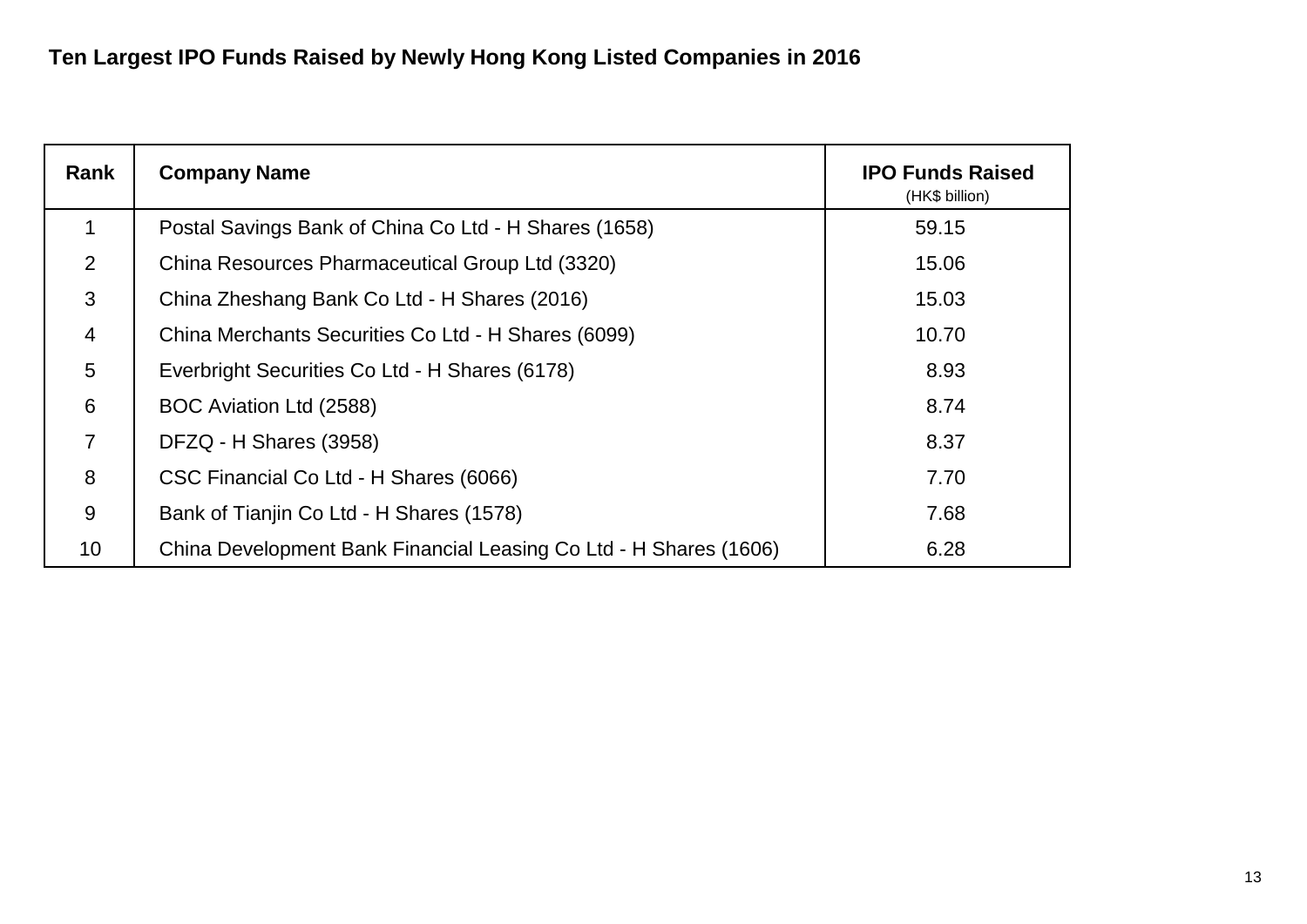| Rank           | <b>Company Name</b>                                           | <b>IPO Funds Raised</b><br>(HK\$ billion) |
|----------------|---------------------------------------------------------------|-------------------------------------------|
| 1              | AIA Group Ltd (1299)                                          | 159.08                                    |
| 2              | Industrial and Commercial Bank of China Ltd - H Shares (1398) | 124.95                                    |
| 3              | Agricultural Bank of China Ltd - H Shares (1288)              | 93.52                                     |
| $\overline{4}$ | Bank of China Ltd - H Shares (3988)                           | 86.74                                     |
| 5              | Glencore International plc (805)                              | 77.75                                     |
| 6              | China Construction Bank Corporation - H Shares (939)          | 71.58                                     |
| $\overline{7}$ | Postal Savings Bank of China Co Ltd - H Shares (1658)         | 59.15                                     |
| 8              | China Unicom (Hong Kong) Ltd (762)                            | 43.61                                     |
| 9              | Huatai Securities Co Ltd - H Shares (6886)                    | 38.76                                     |
| 10             | China CITIC Bank Corporation Ltd - H Shares (998)             | 32.92                                     |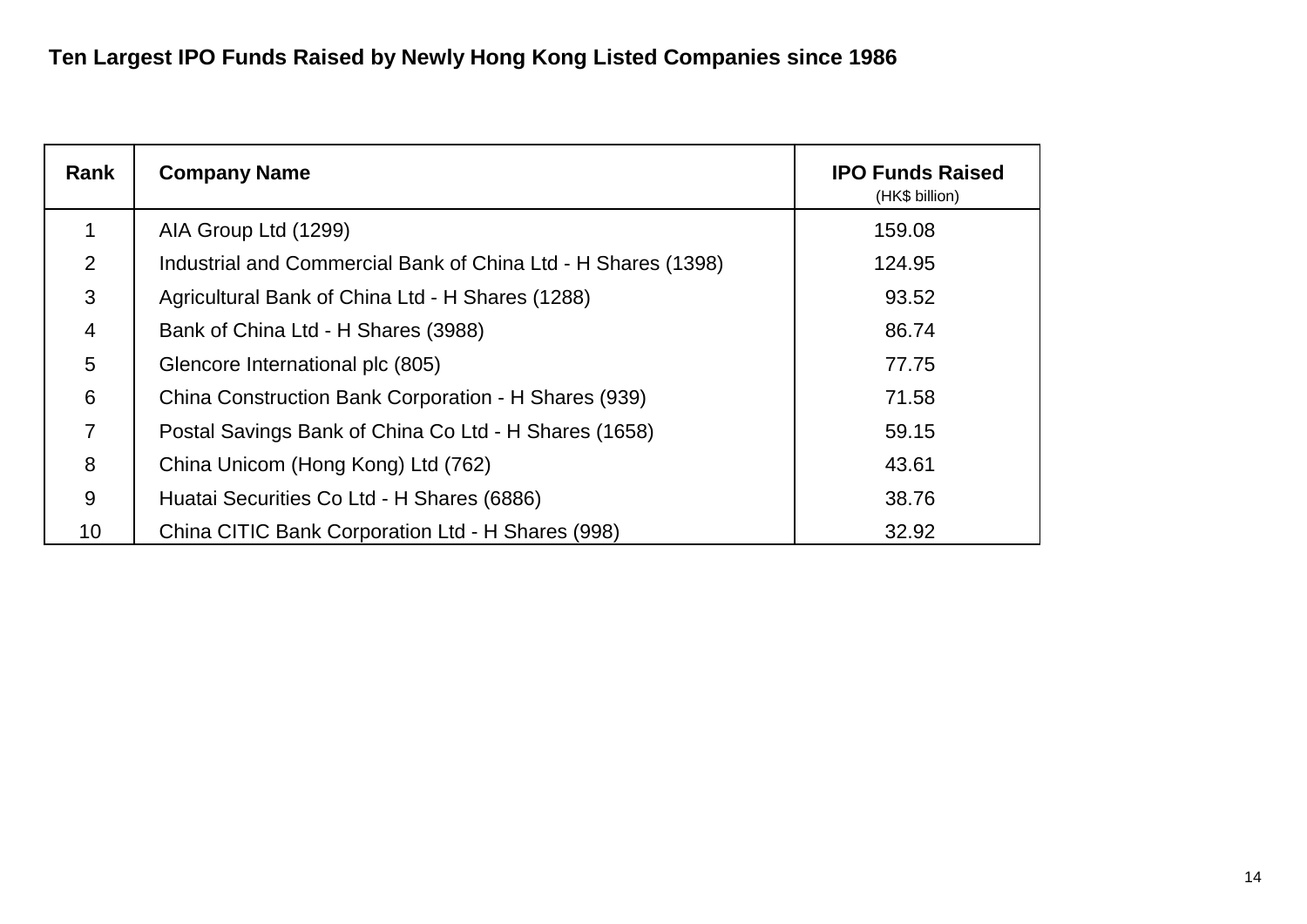# **CHINA DIMENSION**

## **Mainland Enterprises refer to the following:**

#### **H-Share Companies**

H-share companies are enterprises that are incorporated in the Mainland which are either controlled by Mainland Government entities or individuals.

### **Red Chip Companies**

Red chip companies are enterprises that are incorporated outside of the Mainland and are controlled by Mainland Government entities.

#### **Mainland Private Enterprises**

Mainland private enterprises are companies that are incorporated outside of the Mainland and are controlled by Mainland individuals.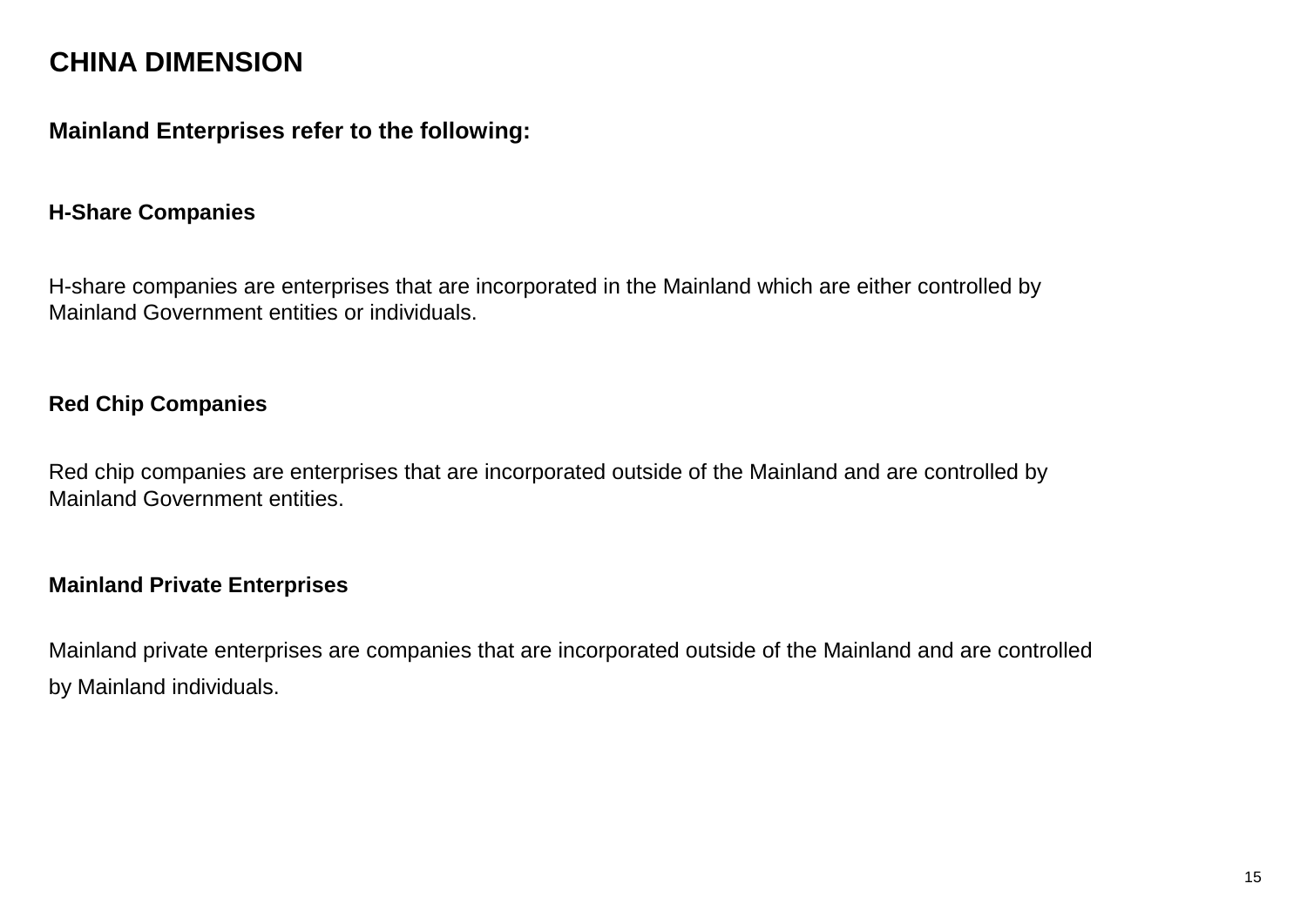# **MAIN BOARD and GEM**

### **Performance of Mainland Enterprises**

|                                               | As at               |                     |          |
|-----------------------------------------------|---------------------|---------------------|----------|
|                                               | 15 Dec 2016         | 31 Dec 2015         | % Change |
| <b>Number of listed companies</b>             | $(51 \%)$<br>999    | (51 %)<br>951       | 5        |
| Number of newly listed companies for the year | $54$ $^{*}$ (45 %)  | $75^\circ$ (54 %)   | $-28$    |
| <b>Market capitalisation (HK\$bil)</b>        | 15,518.69<br>(63 %) | 15,319.82<br>(62 %) |          |

As of

|                                                    | 15 Dec 2016           | 31 Dec 2015        | % Change |
|----------------------------------------------------|-----------------------|--------------------|----------|
| Average daily equity turnover (HK\$mil)            | $(71 \%)$<br>32,337.1 | (73%)<br>51,439.4  | $-37$    |
| Total equity funds raised (HK\$bil)                | $325.4 * (70%)$       | (59%<br>658.1      | -51      |
| • IPO funds raised (HK\$bil)                       | $181.3 * (94 %)$      | $(92\% )$<br>242.8 | $-25$    |
| • Post IPO funds raised (HK\$bil)                  | $144.1 * (54%)$       | (49%<br>415.3      | $-65$    |
| Total equity funds raised since Jan 1993 (HK\$bil) | $5,421.0*(61%)$       | (60 %)<br>5,095.6  | 6        |

The share of Mainland enterprises of the equity market total is presented as a percentage in brackets

# Includes 14 H-share companies, 3 red chips and 37 Mainland private enterprises (Among which 3 Mainland private enterprises moved their listings from GEM to the Main Board)

 $\degree$  Includes 31 H-share companies, 2 red chips and 42 Mainland private enterprises (Among which 5 Mainland private enterprises moved their listings from GEM to the Main Board)

\* Provisional figures

Percentage changes are calculated based on rounded figures

Numbers may not add up to the totals due to rounding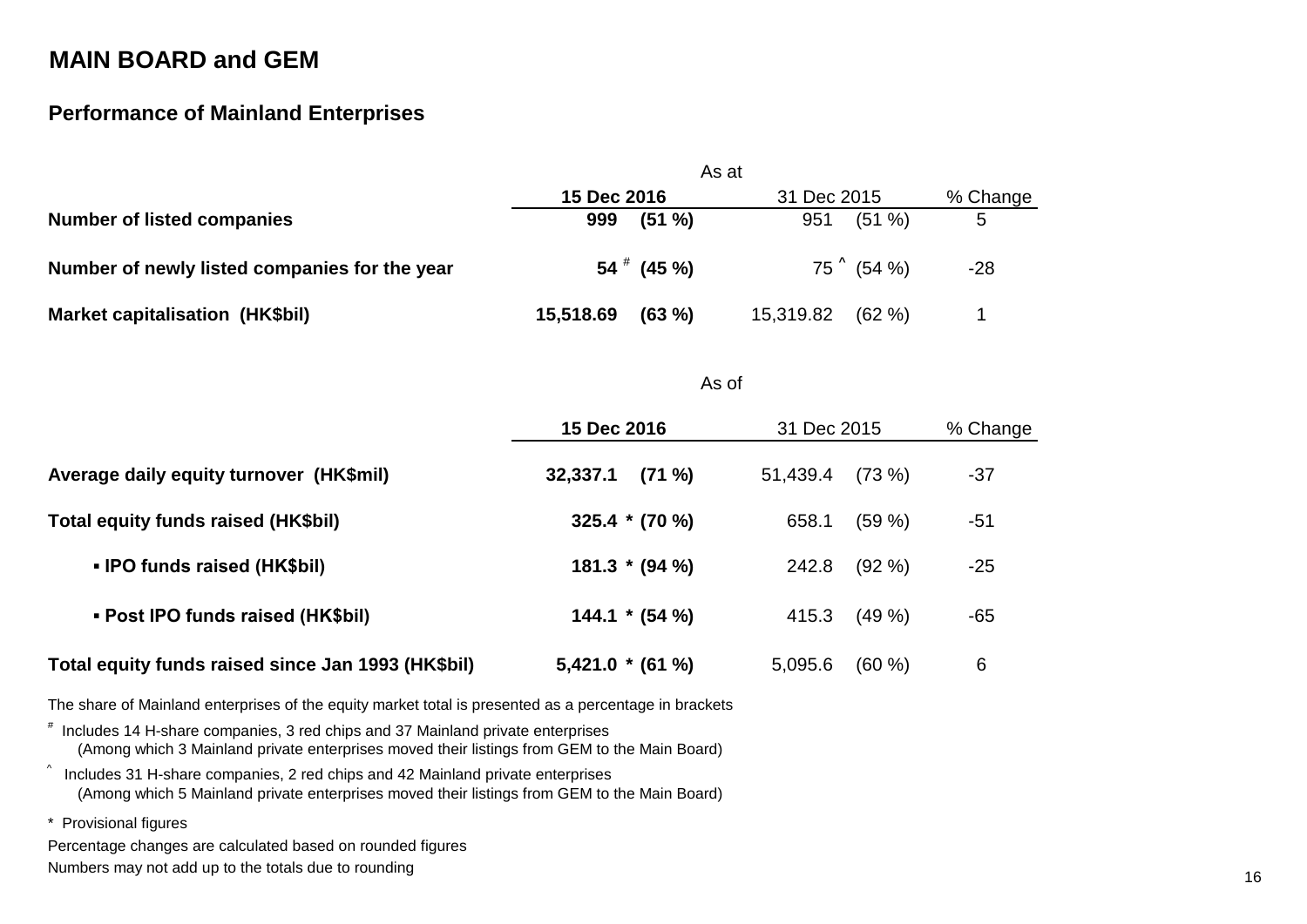## **DERIVATIVES MARKET**

#### **Derivatives Market Statistics of Key Products**

|                                                    | Up to 15 Dec 2016 |                      | Up to 31 Dec 2015 |               |  |            |
|----------------------------------------------------|-------------------|----------------------|-------------------|---------------|--|------------|
|                                                    | <b>Volume</b>     | <b>Period-end</b>    |                   | Volume        |  | Period-end |
|                                                    | (Contracts)       | <b>Open Interest</b> | (Contracts)       | Open Interest |  |            |
| <b>Futures and Options</b>                         | 180,915,667       | 12,790,504           | 189,824,363       | 7,266,980     |  |            |
| <b>Futures</b>                                     | 80,950,484        | 748,515              | 73,462,212        | 617,026       |  |            |
| Hang Seng Index Futures                            | 31,232,595        | 146,790              | 21,239,775        | 97,118        |  |            |
| Mini-Hang Seng Index Futures                       | 12,108,320        | 14,193               | 10,046,556        | 7,556         |  |            |
| <b>H-shares Index Futures</b>                      | 31,509,398        | 337,596              | 33,379,310        | 384,767       |  |            |
| Mini H-shares Index Futures                        | 4,750,743         | 7,304                | 7,506,543         | 6,088         |  |            |
| <b>HSI Dividend Point Index Futures</b>            | 16,066            | 7,381                | 9,573             | 2,581         |  |            |
| <b>HSCEI Dividend Point Index Futures</b>          | 583,609           | 184,337              | 205,269           | 75,426        |  |            |
| <b>HSI Volatility Index Futures</b>                | 87                | 0                    | 464               | 1             |  |            |
| CES China 120 Index Futures                        | 577               | 20                   | 27,427            | 5             |  |            |
| CES Gaming Top 10 Index Futures                    | 0                 | 0                    |                   |               |  |            |
| Hang Seng Mainland Oil & Gas Index Futures         | 5                 | 5                    |                   |               |  |            |
| Hang Seng Mainland Banks Index Futures             | 239               | 29                   |                   |               |  |            |
| Hang Seng Mainland Healthcare Index Futures        | 0                 | 0                    |                   |               |  |            |
| Hang Seng Mainland Properties Index Futures        | 5                 | 5                    |                   |               |  |            |
| Hang Seng IT Hardware Index Futures                | 0                 | 0                    |                   |               |  |            |
| Hang Seng Software & Services Index Futures        | 0                 | $\Omega$             |                   |               |  |            |
| <b>Stock Futures</b>                               | 218,714           | 5,682                | 729,013           | 20,088        |  |            |
| <b>Three-month HIBOR Futures</b>                   | 12                | 0                    | 90                | 0             |  |            |
| One-month HIBOR Futures                            | 0                 | 0                    | 6                 | 0             |  |            |
| Three-year Exchange Fund Note Futures <sup>#</sup> |                   |                      |                   |               |  |            |

\* Trading commenced on 09 May 2016

# Trading suspended with effect from 14 Sep 2015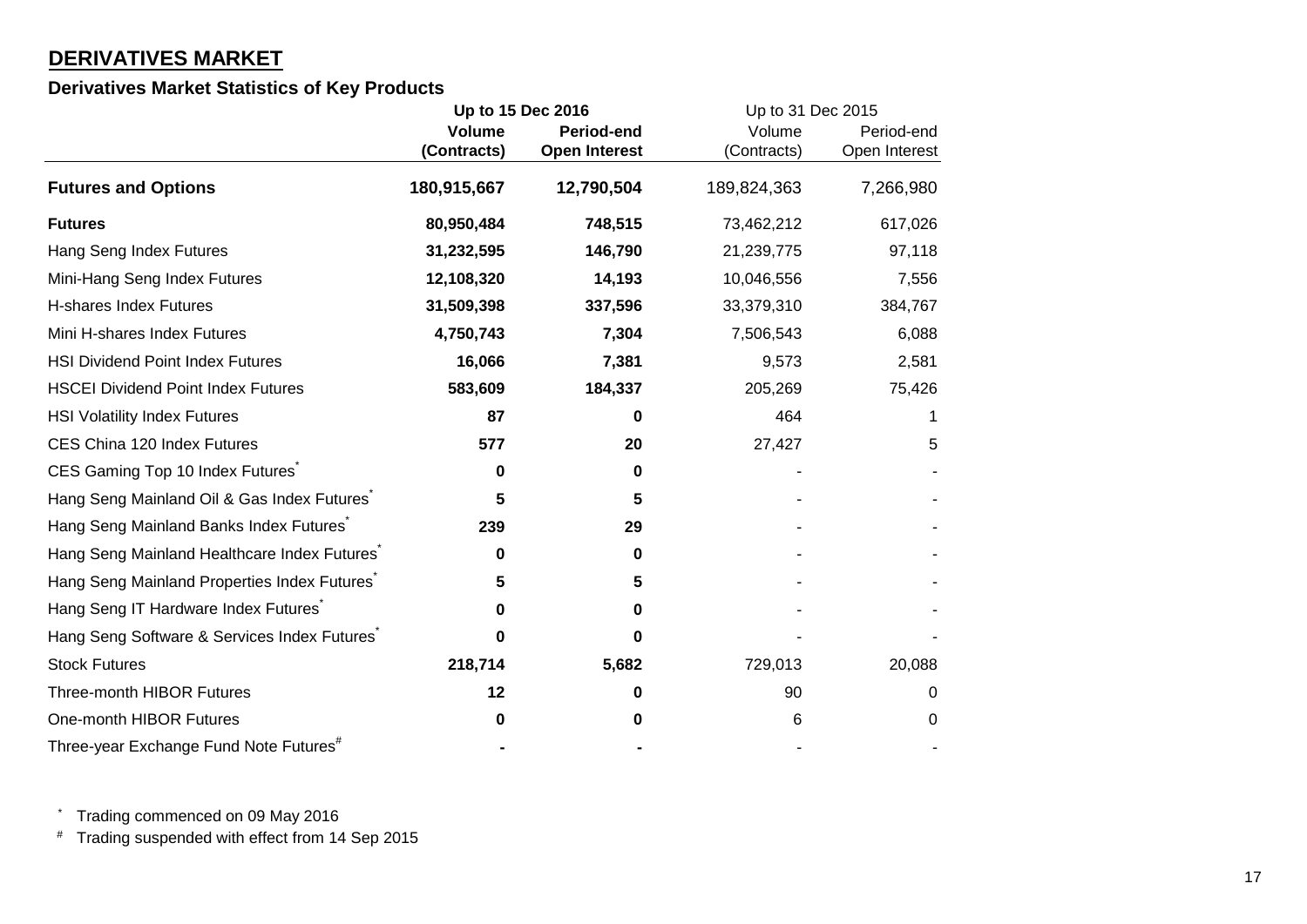## **DERIVATIVES MARKET**

### **Derivatives Market Statistics of Key Products (continued)**

|                                                     |               | Up to 15 Dec 2016    | Up to 31 Dec 2015 |                |
|-----------------------------------------------------|---------------|----------------------|-------------------|----------------|
|                                                     | <b>Volume</b> | Period-end           | Volume            | Period-end     |
|                                                     | (Contracts)   | <b>Open Interest</b> | (Contracts)       | Open Interest  |
| <b>Futures and Options</b>                          | 180,915,667   | 12,790,504           | 189,824,363       | 7,266,980      |
| RMB Currency Futures - USD/CNH Futures              | 495,925       | 43,641               | 262,433           | 23,046         |
| RMB Currency Futures - EUR/CNH Futures              | 853           | 69                   |                   |                |
| RMB Currency Futures - JPY/CNH Futures <sup>^</sup> | 382           | $\mathbf 2$          |                   |                |
| RMB Currency Futures - AUD/CNH Futures              | 81            | 4                    |                   |                |
| RMB Currency Futures - CNH/USD Futures              | 3,794         | 1,363                |                   |                |
| London Aluminium Mini Futures                       | 1,827         | 4                    | 11,554            | 75             |
| London Zinc Mini Futures                            | 12,387        | 12                   | 16,654            | 109            |
| London Copper Mini Futures                          | 3,351         | 5                    | 27,388            | 16             |
| London Lead Mini Futures <sup>†</sup>               | 7             | $\mathbf 0$          | 0                 | $\overline{0}$ |
| London Nickel Mini Futures <sup>†</sup>             | 11,470        | 73                   | 155               | 150            |
| London Tin Mini Futures <sup>†</sup>                | 37            | $\mathbf 0$          | 2                 | $\mathbf 0$    |
| <b>Options</b>                                      | 99,965,183    | 12,041,989           | 116,362,151       | 6,649,954      |
| Hang Seng Index Options                             | 8,990,547     | 402,503              | 7,515,466         | 172,564        |
| Mini-Hang Seng Index Options                        | 1,362,955     | 23,329               | 1,033,813         | 4,945          |
| Flexible Hang Seng Index Options                    | 560           | 2,975                | 5,300             | 2,975          |
| H-shares Index Options                              | 18,663,764    | 3,111,821            | 15,304,245        | 1,625,661      |
| Mini H-shares Index Options <sup>11</sup>           | 179,761       | 12,701               |                   |                |
| Flexible H-shares Index Options                     | 16,086        | 18,749               | 39,848            | 16,131         |
| <b>Stock Options</b>                                | 70,751,510    | 8,469,911            | 92,463,479        | 4,827,678      |

^ Trading commenced on 30 May 2016

† Trading commenced on 14 Dec 2015

†† Trading commenced on 05 Sep 2016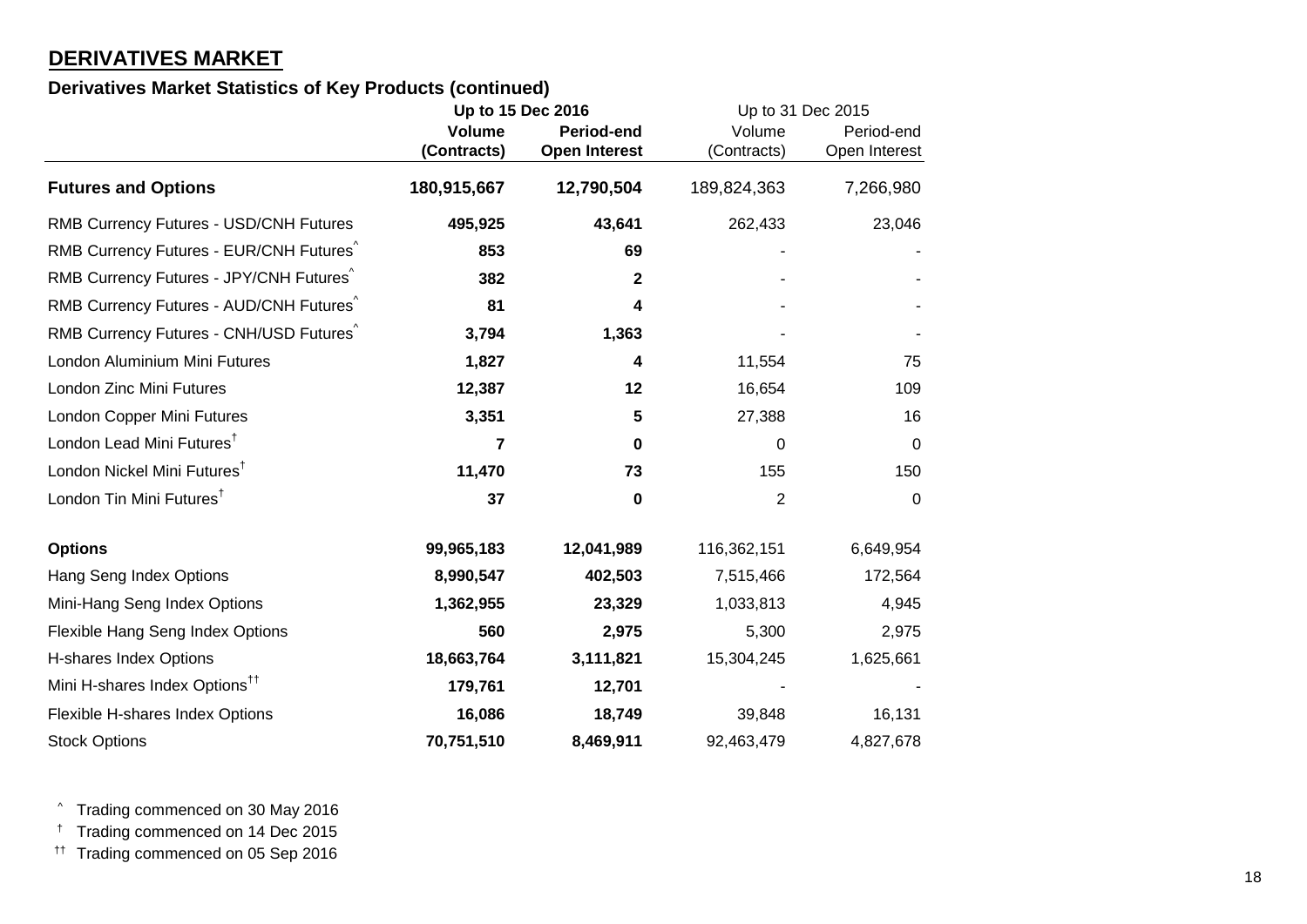| Rank           | <b>Exchange</b>                       | <b>Contracts</b> |
|----------------|---------------------------------------|------------------|
|                |                                       | (million)        |
|                | National Stock Exchange of India      | 1,252.0          |
| $\overline{2}$ | <b>EUREX</b>                          | 1,072.5          |
| 3              | <b>BM&amp;FBOVESPA</b>                | 813.4            |
| 4              | <b>Chicago Board Options Exchange</b> | 731.9            |
| 5              | <b>CME Group</b>                      | 710.5            |
| 6              | Korea Exchange                        | 519.6            |
| 7              | Moscow Exchange                       | 487.9            |
| 8              | Nasdaq - US                           | 474.7            |
| 9              | <b>NYSE</b>                           | 342.3            |
| 10             | Japan Exchange Group                  | 301.5            |
|                |                                       |                  |
|                |                                       |                  |
| 14             | <b>HKEX</b>                           | 169.2            |

Figures include turnover in stock options, single stock futures and stock index options and futures.

It should be noted that contracts vary in size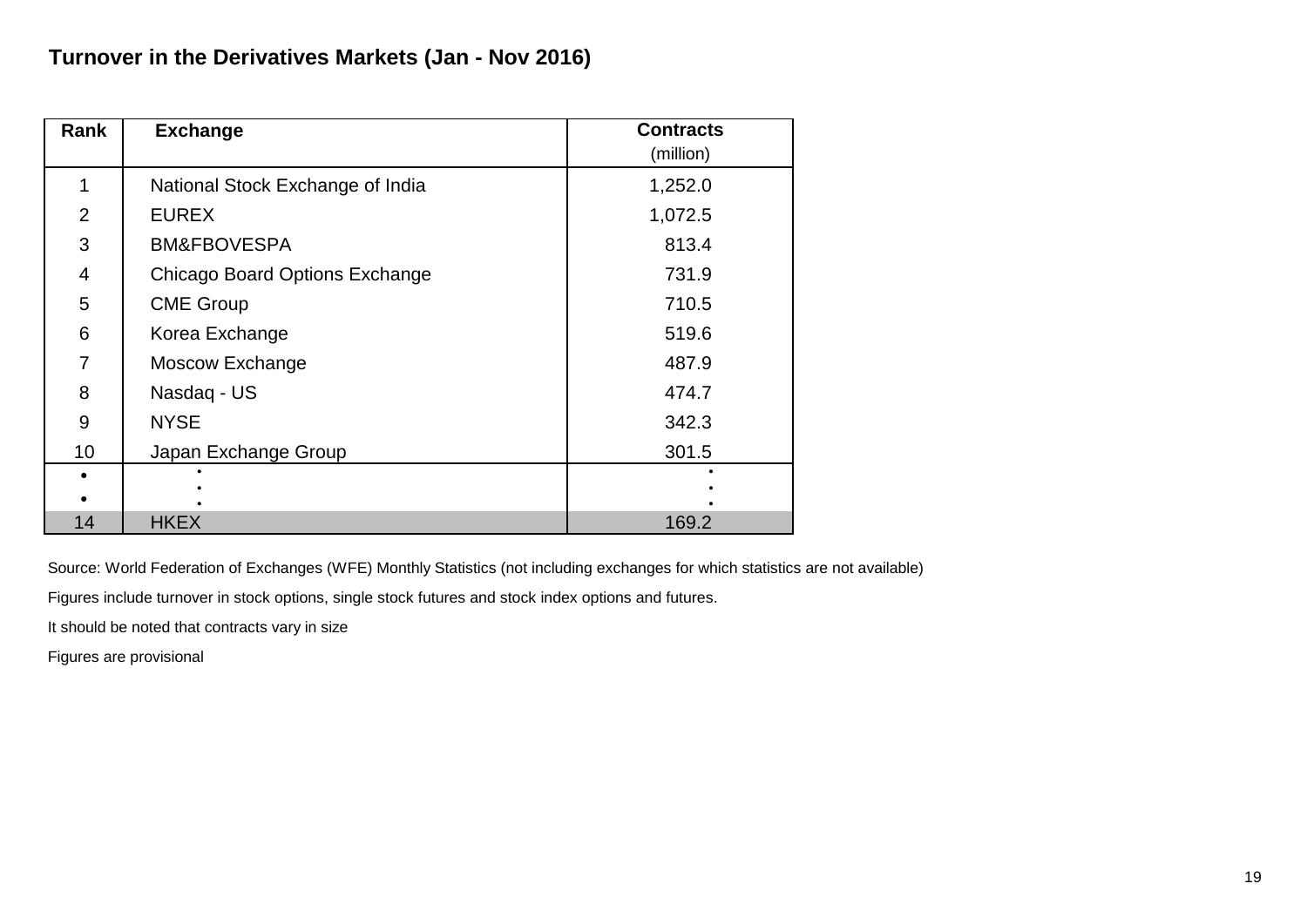| Rank           | <b>Exchange</b>                       | <b>Notional Turnover</b> |
|----------------|---------------------------------------|--------------------------|
|                |                                       | (US\$ million)           |
|                | <b>CME Group</b>                      | 77,192,700.0             |
| $\overline{2}$ | Korea Exchange                        | 37,459,102.1             |
| 3              | <b>EUREX</b>                          | 34,076,338.0             |
| 4              | National Stock Exchange of India      | 11,488,280.0             |
| 5              | Japan Exchange Group                  | 9,500,570.0              |
| 6              | <b>HKEX</b>                           | 8,731,956.1              |
| 7              | <b>TAIFEX</b>                         | 4,234,391.1              |
| 8              | <b>ICE Futures US</b>                 | 3,938,879.0              |
| 9              | Euronext                              | 3,020,973.8              |
| 10             | <b>Australian Securities Exchange</b> | 1,610,183.4              |

Some exchanges provide information regarding turnover in terms of number of contracts traded only but the corresponding turnover in terms of notional value is not available. Readers should exercise caution when comparing performance

Figures include turnover in stock options, single stock futures and stock index options and futures.

The notional value of derivatives is the number of contracts traded multiplied by the contracts' underlying value. The contracts' underlying value is calculated by multiplying the market price of the underlying asset for each contract times the contract's multiplier. It is an approximate measure of the underlying value of the number of contracts traded.